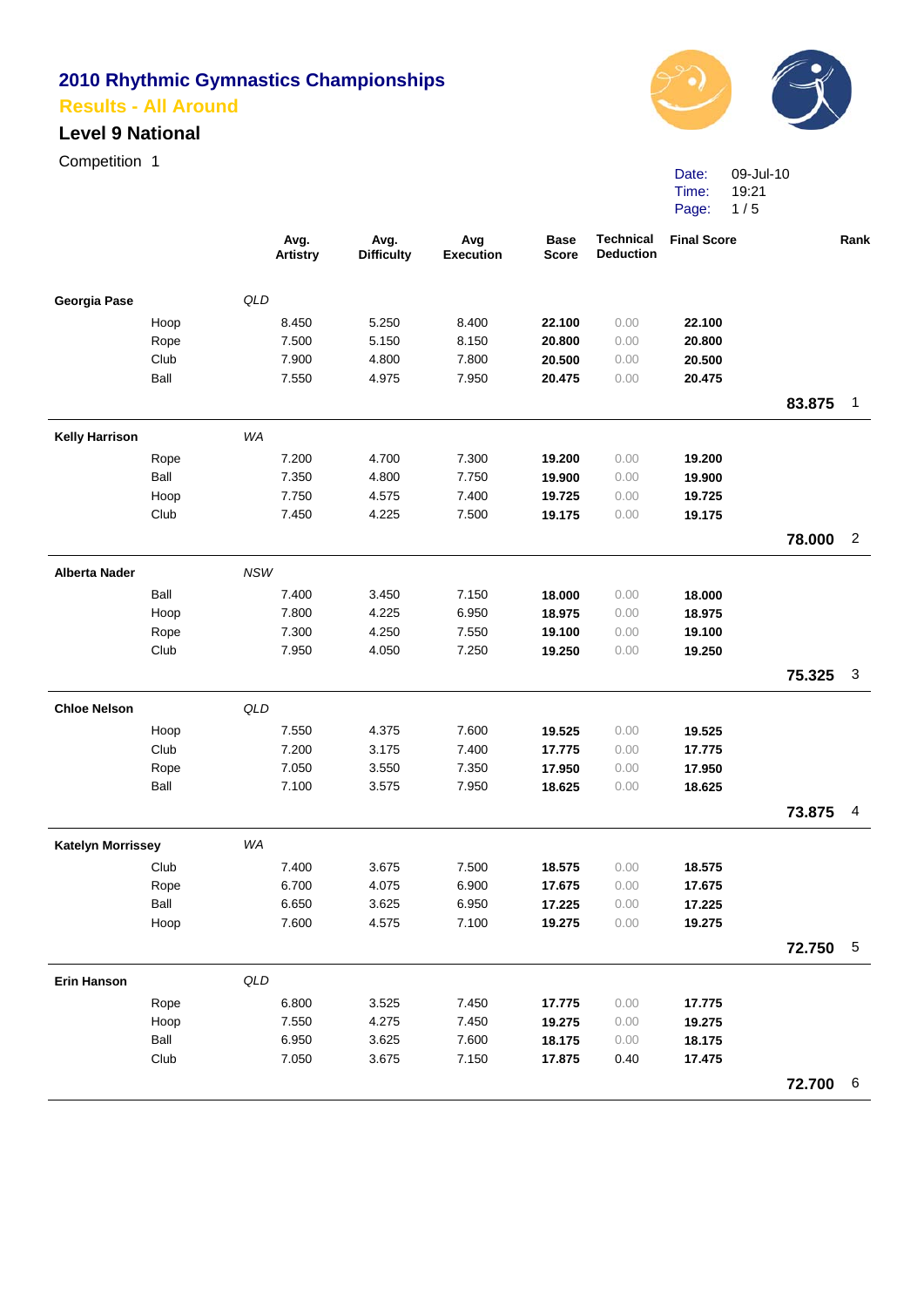## **Level 9 National**

Competition 1



Date: 09-Jul-10 Time: Page: 19:21 2 / 5

|                      |              | Avg.<br><b>Artistry</b> | Avg.<br><b>Difficulty</b> | Avg<br><b>Execution</b> | <b>Base</b><br><b>Score</b> | <b>Technical</b><br><b>Deduction</b> | <b>Final Score</b> |           | Rank           |
|----------------------|--------------|-------------------------|---------------------------|-------------------------|-----------------------------|--------------------------------------|--------------------|-----------|----------------|
| <b>Sarah Bewley</b>  |              | WA                      |                           |                         |                             |                                      |                    |           |                |
|                      | Ball         | 7.250                   | 4.325                     | 7.600                   | 19.175                      | 0.00                                 | 19.175             |           |                |
|                      | Hoop         | 7.600                   | 3.675                     | 7.150                   | 18.425                      | 0.00                                 | 18.425             |           |                |
|                      | Rope         | 7.050                   | 4.050                     | 7.200                   | 18.300                      | 0.00                                 | 18.300             |           |                |
|                      | Club         | 6.950                   | 2.825                     | 6.100                   | 15.875                      | 0.10                                 | 15.775             |           |                |
|                      |              |                         |                           |                         |                             |                                      |                    | 71.675    | $\overline{7}$ |
| <b>Lilian Zhu</b>    |              | <b>NSW</b>              |                           |                         |                             |                                      |                    |           |                |
|                      | Rope         | 6.800                   | 2.875                     | 7.050                   | 16.725                      | 0.00                                 | 16.725             |           |                |
|                      | Club         | 7.200                   | 4.775                     | 7.300                   | 19.275                      | 0.00                                 | 19.275             |           |                |
|                      | Hoop         | 7.000                   | 3.900                     | 6.100                   | 17.000                      | 0.00                                 | 17.000             |           |                |
|                      | Ball         | 7.300                   | 3.850                     | 7.300                   | 18.450                      | 0.00                                 | 18.450             |           |                |
|                      |              |                         |                           |                         |                             |                                      |                    | 71.450    | - 8            |
| <b>Bryony White</b>  |              | QLD                     |                           |                         |                             |                                      |                    |           |                |
|                      | Hoop         | 7.600                   | 3.425                     | 7.300                   | 18.325                      | 0.00                                 | 18.325             |           |                |
|                      | Rope         | 6.850                   | 3.400                     | 7.150                   | 17.400                      | 0.00                                 | 17.400             |           |                |
|                      | Ball         | 7.150                   | 3.225                     | 7.000                   | 17.375                      | 0.00                                 | 17.375             |           |                |
|                      | Club         | 7.150                   | 3.700                     | 7.500                   | 18.350                      | 0.00                                 | 18.350             |           |                |
|                      |              |                         |                           |                         |                             |                                      |                    | 71.450    | 8              |
| <b>Ashleigh Lee</b>  |              | NZ                      |                           |                         |                             |                                      |                    |           |                |
|                      | Club         | 6.850                   | 3.450                     | 7.050                   | 17.350                      | 0.00                                 | 17.350             |           |                |
|                      | Ball         | 6.950                   | 3.950                     | 7.450                   | 18.350                      | 0.00                                 | 18.350             |           |                |
|                      | Hoop         | 7.200                   | 3.875                     | 7.000                   | 18.075                      | 0.00                                 | 18.075             |           |                |
|                      | Rope         | 6.650                   | 3.550                     | 7.150                   | 17.350                      | 0.00                                 | 17.350             |           |                |
|                      |              |                         |                           |                         |                             |                                      |                    | 71.125 10 |                |
| <b>Gital Ben-Zvi</b> |              | VIC                     |                           |                         |                             |                                      |                    |           |                |
|                      | Club         | 7.150                   | 3.825                     | 7.850                   | 18.825                      | 0.00                                 | 18.825             |           |                |
|                      | Rope         | 7.100                   | 3.350                     | 7.250                   | 17.700                      | 0.00                                 | 17.700             |           |                |
|                      | Hoop         | 6.750                   | 3.250                     | 7.200                   | 17.200                      | 0.00                                 | 17.200             |           |                |
|                      | Ball         | 6.550                   | 3.825                     | 6.750                   | 17.125                      | 0.00                                 | 17.125             |           |                |
|                      |              |                         |                           |                         |                             |                                      |                    | 70.850 11 |                |
| <b>Brittany Law</b>  |              | SA                      |                           |                         |                             |                                      |                    |           |                |
|                      | Ball         | 6.850                   | 3.800                     | 7.200                   | 17.850                      | 0.00                                 | 17.850             |           |                |
|                      | Rope         | 6.750                   | 3.050                     | 6.700                   | 16.500                      | 0.00                                 | 16.500             |           |                |
|                      | Club<br>Hoop | 7.350<br>7.200          | 3.050<br>3.700            | 6.900<br>6.900          | 17.300                      | 0.00<br>0.20                         | 17.300             |           |                |
|                      |              |                         |                           |                         | 17.800                      |                                      | 17.600             |           | 12             |
|                      |              |                         |                           |                         |                             |                                      |                    | 69.250    |                |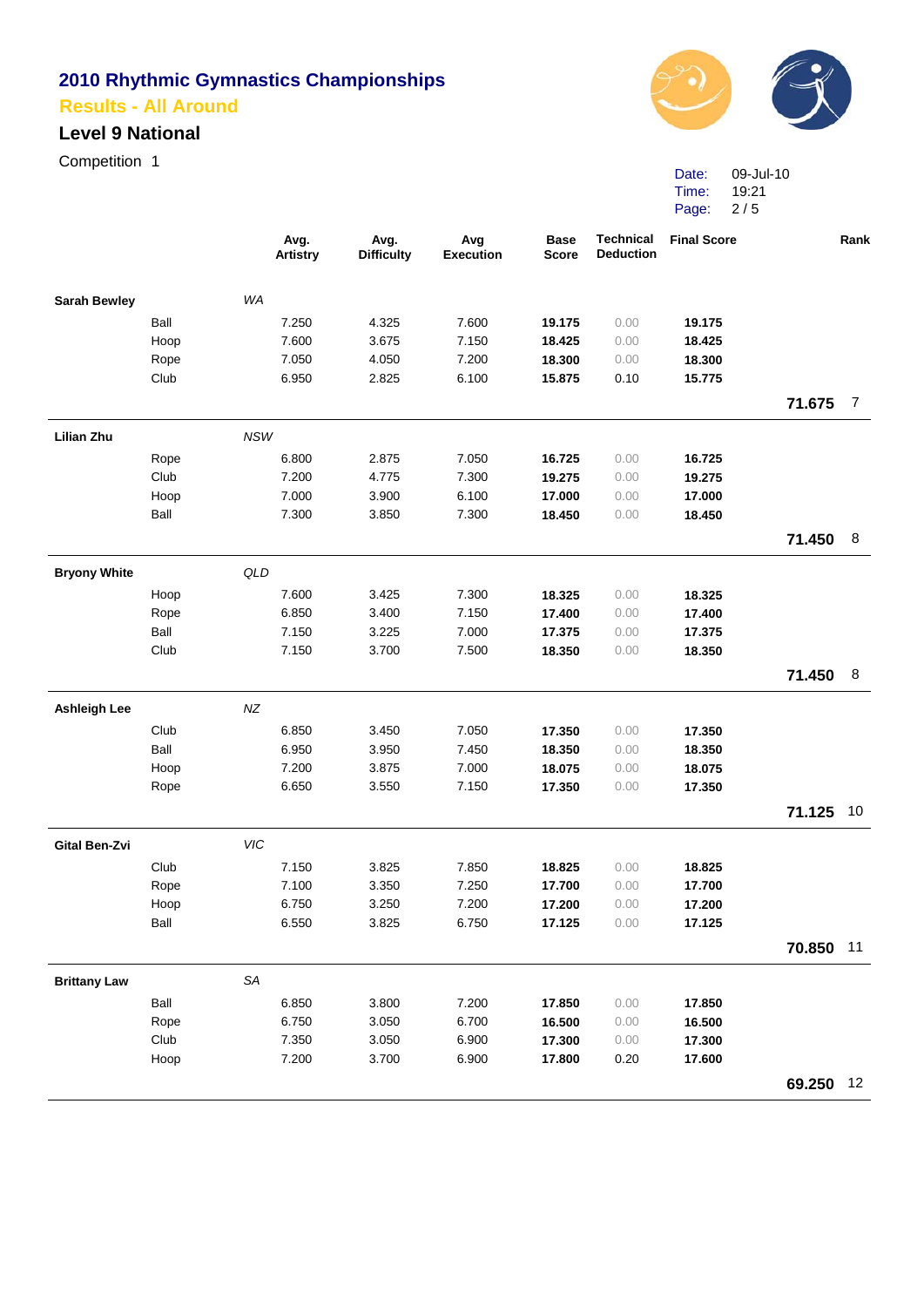#### **Level 9 National**

Competition 1



Date: 09-Jul-10 Time: Page: 19:21 3 / 5

|                        |            | Avg.<br><b>Artistry</b> | Avg.<br><b>Difficulty</b> | Avg<br><b>Execution</b> | <b>Base</b><br><b>Score</b> | <b>Technical</b><br><b>Deduction</b> | <b>Final Score</b> |           | Rank |
|------------------------|------------|-------------------------|---------------------------|-------------------------|-----------------------------|--------------------------------------|--------------------|-----------|------|
| <b>Chelsea White</b>   | <b>SA</b>  |                         |                           |                         |                             |                                      |                    |           |      |
| Ball                   |            | 6.500                   | 3.925                     | 6.050                   | 16.475                      | 0.40                                 | 16.075             |           |      |
| Rope                   |            | 6.650                   | 3.975                     | 7.150                   | 17.775                      | 0.00                                 | 17.775             |           |      |
| Club                   |            | 6.850                   | 3.575                     | 6.400                   | 16.825                      | 0.00                                 | 16.825             |           |      |
| Hoop                   |            | 6.500                   | 4.250                     | 7.150                   | 17.900                      | 0.00                                 | 17.900             |           |      |
|                        |            |                         |                           |                         |                             |                                      |                    | 68.575    | 13   |
| <b>Ellen Worley</b>    | <b>SA</b>  |                         |                           |                         |                             |                                      |                    |           |      |
| Hoop                   |            | 6.950                   | 4.350                     | 7.100                   | 18.400                      | 0.00                                 | 18.400             |           |      |
| Club                   |            | 6.300                   | 3.650                     | 6.150                   | 16.100                      | 0.10                                 | 16.000             |           |      |
| Rope                   |            | 6.850                   | 3.700                     | 6.850                   | 17.400                      | 0.00                                 | 17.400             |           |      |
| Ball                   |            | 6.800                   | 3.550                     | 6.250                   | 16.600                      | 0.00                                 | 16.600             |           |      |
|                        |            |                         |                           |                         |                             |                                      |                    | 68.400 14 |      |
| <b>Charlotte Owens</b> | <b>NSW</b> |                         |                           |                         |                             |                                      |                    |           |      |
| Club                   |            | 6.800                   | 2.675                     | 7.400                   | 16.875                      | 0.00                                 | 16.875             |           |      |
| Ball                   |            | 7.150                   | 2.525                     | 6.900                   | 16.575                      | 0.00                                 | 16.575             |           |      |
| Rope                   |            | 7.050                   | 2.600                     | 7.000                   | 16.650                      | 0.00                                 | 16.650             |           |      |
| Hoop                   |            | 7.100                   | 2.800                     | 7.200                   | 17.100                      | 0.00                                 | 17.100             |           |      |
|                        |            |                         |                           |                         |                             |                                      |                    | 67.200    | 15   |
| <b>Sarah Tarrant</b>   | <b>NSW</b> |                         |                           |                         |                             |                                      |                    |           |      |
| Hoop                   |            | 6.900                   | 3.150                     | 7.700                   | 17.750                      | 0.00                                 | 17.750             |           |      |
| Rope                   |            | 7.100                   | 2.075                     | 7.450                   | 16.625                      | 0.00                                 | 16.625             |           |      |
| Club                   |            | 7.000                   | 2.575                     | 6.750                   | 16.325                      | 0.00                                 | 16.325             |           |      |
| Ball                   |            | 6.800                   | 2.175                     | 7.300                   | 16.275                      | 0.00                                 | 16.275             |           |      |
|                        |            |                         |                           |                         |                             |                                      |                    | 66.975    | 16   |
| <b>Hannah Moroney</b>  | SA         |                         |                           |                         |                             |                                      |                    |           |      |
| Hoop                   |            | 6.550                   | 3.650                     | 6.900                   | 17.100                      | 0.00                                 | 17.100             |           |      |
| Ball                   |            | 6.600                   | 3.575                     | 6.950                   | 17.125                      | 0.00                                 | 17.125             |           |      |
| Club                   |            | 6.650                   | 3.225                     | 6.450                   | 16.325                      | 0.00                                 | 16.325             |           |      |
| Rope                   |            | 6.850                   | 2.850                     | 6.600                   | 16.300                      | 0.00                                 | 16.300             |           |      |
|                        |            |                         |                           |                         |                             |                                      |                    | 66.850    | 17   |
| Laura Cadigan          | $N\!Z$     |                         |                           |                         |                             |                                      |                    |           |      |
| Ball                   |            | 6.600                   | 2.125                     | 6.650                   | 15.375                      | 0.00                                 | 15.375             |           |      |
| Hoop                   |            | 6.600                   | 3.725                     | 6.550                   | 16.875                      | 0.00                                 | 16.875             |           |      |
| Rope                   |            | 7.050                   | 3.050                     | 7.050                   | 17.150                      | 0.00                                 | 17.150             |           |      |
| Club                   |            | 7.050                   | 3.150                     | 6.800                   | 17.000                      | 0.00                                 | 17.000             |           |      |
|                        |            |                         |                           |                         |                             |                                      |                    | 66.400 18 |      |
|                        |            |                         |                           |                         |                             |                                      |                    |           |      |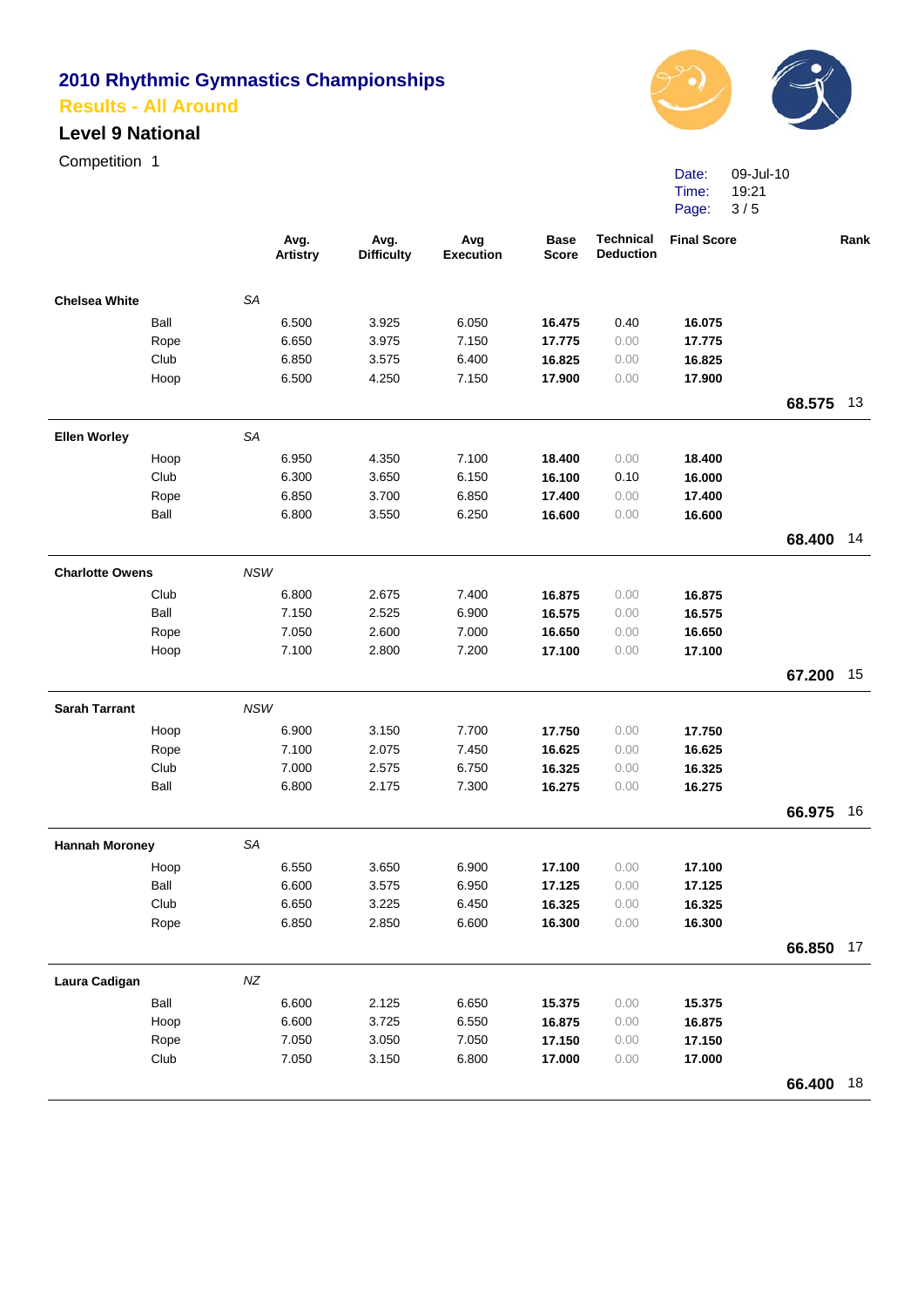## **Level 9 National**

Competition 1



Date: Time: Page: 09-Jul-10 19:21 4 / 5

|                          |      | Avg.<br><b>Artistry</b> | Avg.<br><b>Difficulty</b> | Avg<br><b>Execution</b> | <b>Base</b><br><b>Score</b> | <b>Technical</b><br><b>Deduction</b> | <b>Final Score</b> |           | Rank |
|--------------------------|------|-------------------------|---------------------------|-------------------------|-----------------------------|--------------------------------------|--------------------|-----------|------|
| <b>Belinda Jarvis</b>    |      | <b>NSW</b>              |                           |                         |                             |                                      |                    |           |      |
|                          | Ball | 6.450                   | 3.275                     | 6.650                   | 16.375                      | 0.00                                 | 16.375             |           |      |
|                          | Hoop | 6.400                   | 4.000                     | 6.100                   | 16.500                      | 0.00                                 | 16.500             |           |      |
|                          | Rope | 6.750                   | 2.800                     | 6.750                   | 16.300                      | 0.00                                 | 16.300             |           |      |
|                          | Club | 6.750                   | 3.550                     | 6.900                   | 17.200                      | 0.00                                 | 17.200             |           |      |
|                          |      |                         |                           |                         |                             |                                      |                    | 66.375    | 19   |
| <b>Jacqueline Axtens</b> |      | <b>NSW</b>              |                           |                         |                             |                                      |                    |           |      |
|                          | Rope | 6.750                   | 3.025                     | 6.550                   | 16.325                      | 0.00                                 | 16.325             |           |      |
|                          | Club | 6.250                   | 3.400                     | 6.650                   | 16.300                      | 0.10                                 | 16.200             |           |      |
|                          | Ball | 7.050                   | 3.200                     | 6.600                   | 16.850                      | 0.10                                 | 16.750             |           |      |
|                          | Hoop | 6.650                   | 3.025                     | 6.700                   | 16.375                      | 0.05                                 | 16.325             |           |      |
|                          |      |                         |                           |                         |                             |                                      |                    | 65.600    | 20   |
| <b>Stephanie Birkett</b> |      | NZ                      |                           |                         |                             |                                      |                    |           |      |
|                          | Rope | 6.700                   | 2.550                     | 6.800                   | 16.050                      | 0.00                                 | 16.050             |           |      |
|                          | Ball | 6.750                   | 3.050                     | 6.500                   | 16.300                      | 0.15                                 | 16.150             |           |      |
|                          | Club | 6.200                   | 3.350                     | 7.000                   | 16.550                      | 0.00                                 | 16.550             |           |      |
|                          | Hoop | 6.850                   | 3.325                     | 6.500                   | 16.675                      | 0.00                                 | 16.675             |           |      |
|                          |      |                         |                           |                         |                             |                                      |                    | 65.425 21 |      |
| <b>Melandri Vlok</b>     |      | <b>NSW</b>              |                           |                         |                             |                                      |                    |           |      |
|                          | Club | 6.300                   | 2.075                     | 6.150                   | 14.525                      | 0.00                                 | 14.525             |           |      |
|                          | Hoop | 7.000                   | 2.750                     | 7.150                   | 16.900                      | 0.00                                 | 16.900             |           |      |
|                          | Rope | 6.300                   | 2.100                     | 6.950                   | 15.350                      | 0.00                                 | 15.350             |           |      |
|                          | Ball | 7.050                   | 2.550                     | 7.800                   | 17.400                      | 0.00                                 | 17.400             |           |      |
|                          |      |                         |                           |                         |                             |                                      |                    | 64.175 22 |      |
| <b>Lydia Hingston</b>    |      | NZ                      |                           |                         |                             |                                      |                    |           |      |
|                          | Hoop | 6.900                   | 3.200                     | 6.750                   | 16.850                      | 0.00                                 | 16.850             |           |      |
|                          | Club | 6.450                   | 1.900                     | 5.750                   | 14.100                      | 0.00                                 | 14.100             |           |      |
|                          | Ball | 6.750                   | 2.775                     | 6.250                   | 15.775                      | 0.00                                 | 15.775             |           |      |
|                          | Rope | 6.700                   | 2.600                     | 6.950                   | 16.250                      | 0.10                                 | 16.150             |           |      |
|                          |      |                         |                           |                         |                             |                                      |                    | 62.875 23 |      |
| Mara O'Grady             |      | WA                      |                           |                         |                             |                                      |                    |           |      |
|                          | Hoop | 5.700                   | 2.450                     | 6.300                   | 14.450                      | 0.00                                 | 14.450             |           |      |
|                          | Rope | 6.250                   | 2.825                     | 6.450                   | 15.525                      | 0.00                                 | 15.525             |           |      |
|                          | Ball | 6.700                   | 2.550                     | 7.100                   | 16.350                      | 0.00                                 | 16.350             |           |      |
|                          | Club | 6.850                   | 2.575                     | 6.750                   | 16.175                      | 0.00                                 | 16.175             |           |      |
|                          |      |                         |                           |                         |                             |                                      |                    | 62.500 24 |      |